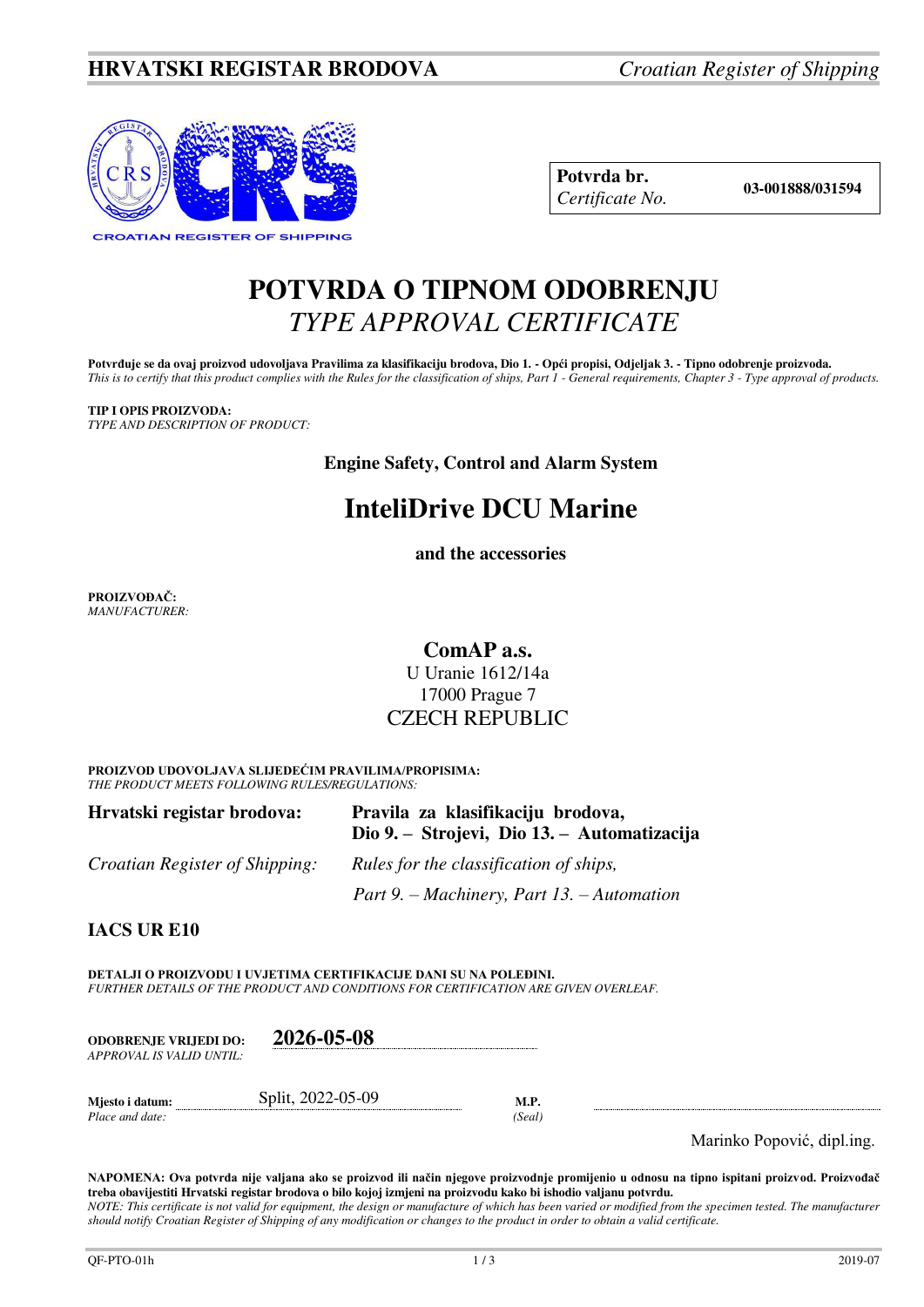

#### **PODROBNIJI OPIS PROIZVODA:** *DETAILED PRODUCT DESCRIPTION:*

#### **Glavne komponente:**

*Main components:* 

- 
- 
- 
- 
- 
- 
- 
- 
- 
- 
- 
- 
- 
- 
- 
- 
- 
- 
- 
- 
- 
- 
- 
- 
- 
- 
- *InteliDrive DCU Marine* **:** *InteliDrive control unit*
- *InteliVision 5 CAN Backlit* **:** *5.1" colour display for controller*
- *InteliVision 5 CAN Backlit VOLVO* **:** *5.1" colour display for controller*
- *InteliVision 8 Marine* **:** *8" colour display for controllers*
- *InteliVision 12 Touch OEM* **:** *12" colour display for controllers*
	- *InteliVision 13 Touch* **:** *13" colour display for controllers*
- *IS-AIN8* **:** *Analogue Input Module* 
	- *IS-BIN16/8* **:** *Binary Input/Output Module*
	- *IGS-PTM* **:** *CAN extension module*
	- *Inteli AIN8* **:** *CAN extension module 8 AIN*
	- *Inteli AOUT8* **:** *CAN extension module 8 AOUT*
	- *Inteli IO8/8* **:** *CAN extension module 8 I/O*
- *Inteli AIN8TC* **:** *CAN extension module 8 Thermocouple AIN* 
	- *I-CR-R* **:** *CAN Redundancy Module*
- *I-CR* **:** *CAN repeater*
- *InternetBridge-NT* **:** *Communication module, internet bridge*
- *InteliFieldBus Gateway* **:** *Communication bridge to different Fieldbus protocols*
- *I-CB* **:** *Communication bridge to non-standard protocols*
- *I-LB+* **:** *Communication module USB, RS232, RS485*
- *ID-COM* **:** *InteliDrive communication unit*
- *ID-RPU* **:** *InteliDrive redundancy protection unit*
- *I-LBA* **:** *Low battery adaptor*
- *Inteli RPU* **:** *Redundant protection unit for controller* 
	- *I-RB 16* **:** *Relay board with 16 relays*
	- *I-RB 8* **:** *Relay board with 8 relays*
	- *IGL-RA15* **:** *Remote annunciator*

#### **PODRUČJE PRIMJENE / POSEBNI GRANIČNI UVJETI:**

*APPLICATION / LIMITATIONS:* 

### **Sustav je prikladan za pomoćne motore-generatore, generator za nužnost i poriv s više pogonskih motora.**

*The system is suitable for auxiliary engines-generators, emergency generators and multi engine propulsion systems.*